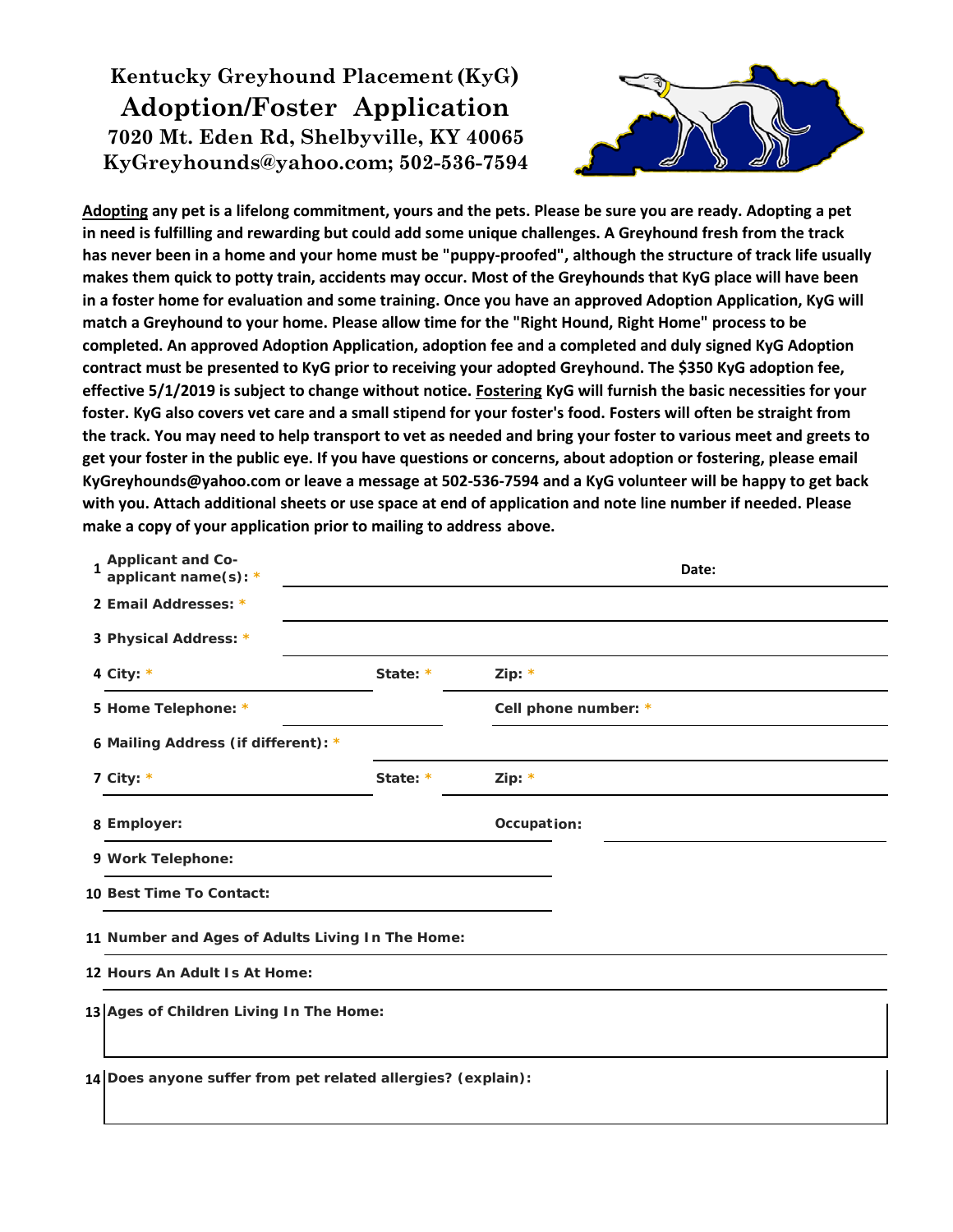## Kentucky Greyhound Placement (KyG) Adoption\Foster Applicationcontinued

**15 Is there a pool, lake, pond, river, etc. near your yard? (explain):**

**16 is required for potential adopters. The \$25 will be applied to the then current adoption fee, should you May KyG bring a greyhound and conduct a home visit to inspect the inside & outside of your home? (\$25 adopt through KyG. If you do not adopt through KyG, this will be considered a donation. KyG apologizes for this change due to the high volume of adoption requests and the increasing fewer quantity of available retired racing greyhounds. Previously this was a \$50 deposit but was refunded if KyG was unable to locate a greyhound for you. A HOME VISIT INSPECTION IS REQUIRED FOR ADOPTION OR FOSTERING.)**

**17 Describe type of home you have?:**

**18 Are there stairs in your home? (explain inside, outside, carpet, tile, linoleum, etc.):**

- 19 Describe type of backyard fencing you have (include height)? A fence is typically required for families with **children under the age of 6 yo, dependent on savviness of the family:**
- **<sup>20</sup> Please specify if you OWN or RENT your home (approval Letter from Landlord required when renting, prior to KyG home visit):**

**21 Do you have a preference regarding age, sex or color? (explain):**

**22 Will you accept substitutions to your preference above? (explain):**

**23 How did you learn about Kentucky Greyhound Placement? (explain):**

**24 Where will the Greyhound live in your home? (explain):**

25 Will you keep a collar, license, rabies and Kentucky Greyhound Placement ID tag at all times, even in the **home, on the Greyhound?:**

**26 Explain your feelings about leaving, chaining or tying a dog outdoors:**

27 Explain your feeling about having a Greyhound on a leash at all times when not in a completely fenced **area?:**